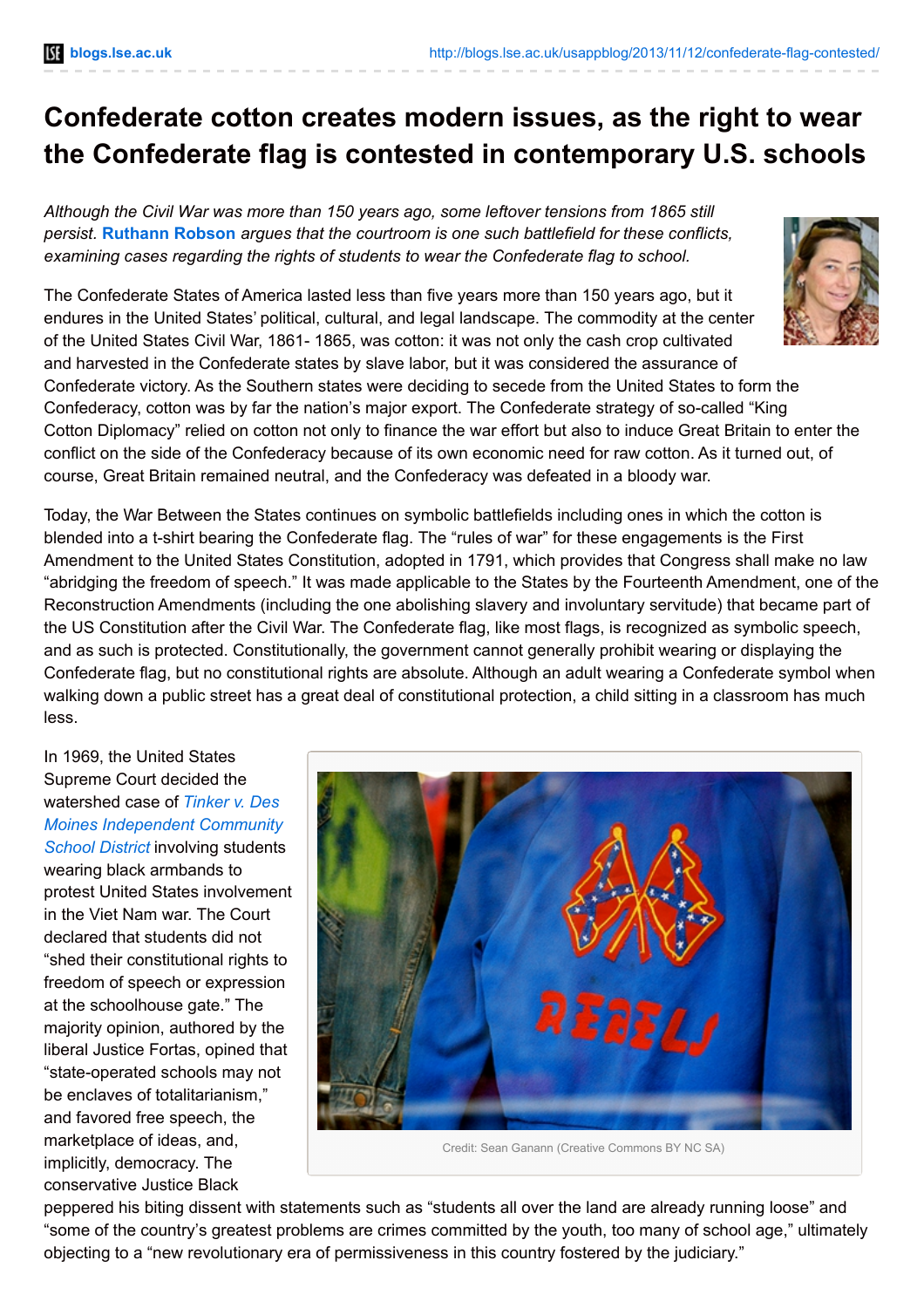*Tinker* remains best known for the standard it articulated, still vibrant more than forty years after the decision. This guideline requires government school officials to demonstrate that the disallowed student expression would be a substantial disruption or material interference with appropriate school discipline. The Court did not invent this "substantial disruption" test from whole cloth, but tailored it from lower court decisions on the suspension of African-American students for wearing voting rights buttons with the acronym SNCC (Student Nonviolent Coordinating Committee) at Mississippi schools during a period of intense civil rights unrest and violence earlier in the 1960s.

Perhaps ironically, one of the most common and contentious types of student attire in post-*Tinker* cases involves clothes featuring the Confederate flag, usually a t-shirt, but including belt buckles and purses, in which conservative students raise a First Amendment claim. The legal doctrine in the Confederate flag cases centers on the substantial disruption standard, but also encompasses two other matters briefly raised in the *Tinker* opinion. First, the Court in *Tinker* noted that the black armbands did not implicate the "rights of other students to be secure and to be let alone," thus suggesting this should be a factor. Second, the Court in *Tinker* found it "relevant" that the school did not prohibit the wearing of all symbols of political or controversial significance, and had allowed the wearing of "buttons relating to national political campaigns," and even "the Iron Cross, traditionally a symbol of Nazism," thus raising the specter of viewpoint discrimination.

All of the United States Circuit Courts of Appeals that have considered the issue have upheld the authority of government school officials to prevent the wearing of Confederate flag attire despite First Amendment claims by students. The United States Supreme Court has [repeatedly](http://www.law.cornell.edu/supct/html/100713zor.html) refused to hear the issue, most recently denying a petition on October 7, 2013 in *[Hardwick](http://www.dressingconstitutionally.com/2013/05/30/confederate-flag-attire-school-dress-code/) v. Heyward*. The cases have generally arisen in schools in states that were claimed as part of the Confederacy: South Carolina, Florida, Texas, Tennessee, Kentucky, and Missouri. But even when they arise elsewhere, such as in New Jersey or Kansas, courts have been sensitive to the contested meanings of the Confederate flag. For while many people associate the Confederacy with a war to preserve slavery and a rejection of racial equality, others—including some of the students who wear the Confederate flag on their apparel[—argue](http://caselaw.findlaw.com/us-5th-circuit/1499168.html) that the Confederate flag has become a "venerated symbol of my ancestry, a symbol of my Christian religious faith, and a symbol of the South, a symbol of American history and a political symbol, to me, of limited government and resistance to unconstitutional authority."

Yet the courts' recognition of the conflicting symbolism has served as a justification for upholding government officials' choice to ban the symbol in school. As a judge ruling upon a Florida case reasoned, given the "strong feelings" involved, it is "not only constitutionally allowable for school officials to closely contour the range of expression children are permitted regarding such volatile issues, it is their duty to do so." Thus, there need not be a close link between past incidents of racial violence and the Confederate flag, it is sufficient that school officials reasonably forecast the possibility of disruption and take steps to prevent it, including prohibition of the Confederate flag on clothing.

Those advocating for the right of students to wear Confederate symbols to school, such as The Southern Legal Resource Center, bemoan the failure of the courts to apply *Tinker* to protect "Confederate kids." And until the courts change, The Southern Legal Resource Center [recommends](https://slrc-csa.org/to-confederate-families-want-your-students-heritage-respected-homeschool/) a strategy of secession: home schooling.

*Ruthann Robson will be speaking about her new book, Dressing [Constitutionally:](http://www.dressingconstitutionally.com/) Hierarchy, Sexuality, and* Democracy – From Our Hairstyles to Our Shoes at City University of London on 26 November 2013. [Click](http://www.city.ac.uk/events/2013/november/dressing-constitutionally-hierarchy,-sexuality-and-democracy...-from-our-hairstyles-to-our-shoes) here for *more details.*

## *Please read our comments policy before [commenting.](http://blogs.lse.ac.uk/usappblog/comments-policy/)*

Note: This article gives the views of the author, and not the position of USApp-American Politics and Policy, nor *of the London School of Economics.*

\_\_\_\_\_\_\_\_\_\_\_\_\_\_\_\_\_\_\_\_\_\_\_\_\_\_\_\_\_\_\_\_\_

*Shortened URL for this post:* **<http://bit.ly/17qIjAy>**